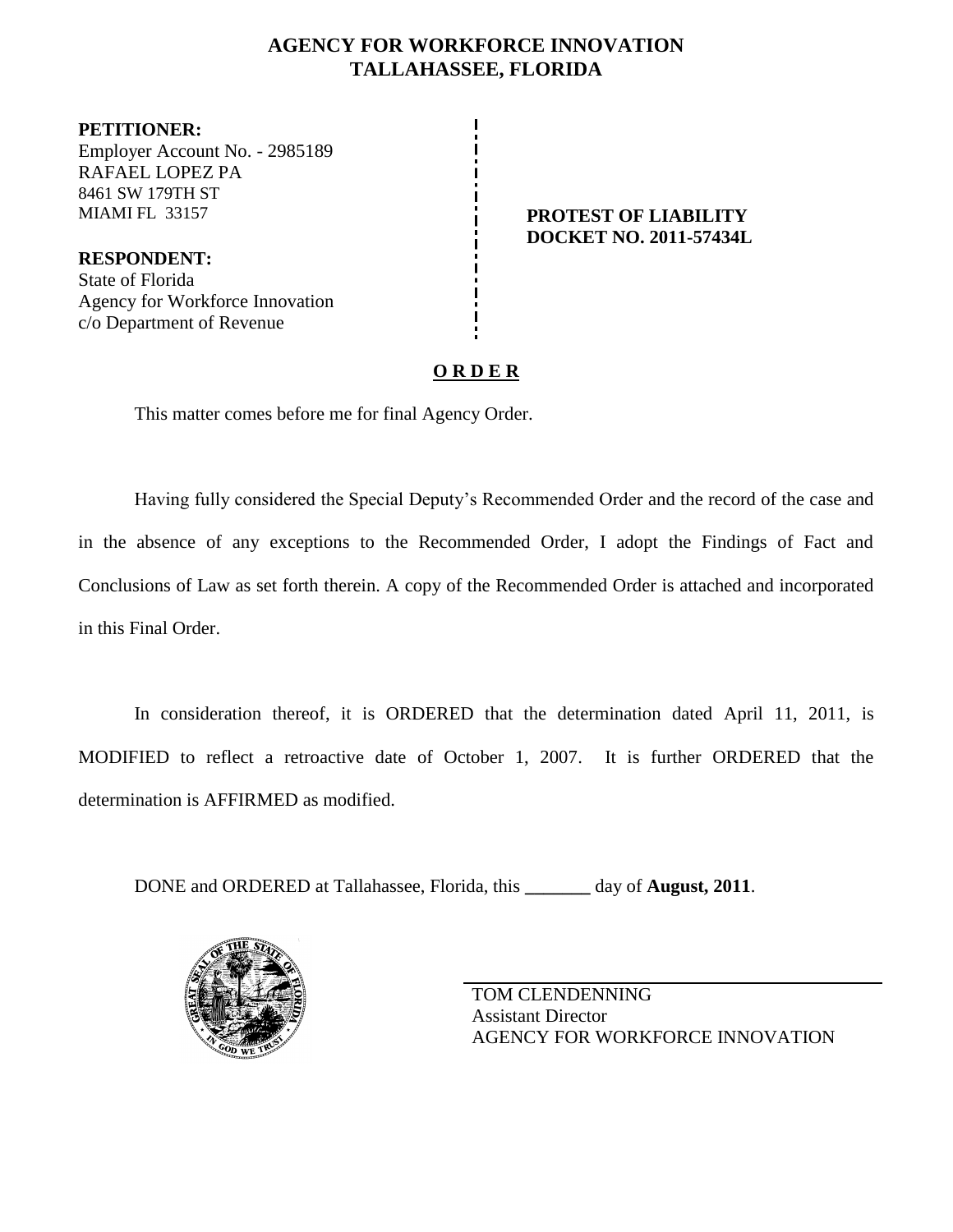## **AGENCY FOR WORKFORCE INNOVATION Unemployment Compensation Appeals**

MSC 345 CALDWELL BUILDING 107 EAST MADISON STREET TALLAHASSEE FL 32399-4143

### **PETITIONER:**

Employer Account No. - 2985189 RAFAEL LOPEZ PA 8461 SW 179TH ST MIAMI FL 33157

> **PROTEST OF LIABILITY DOCKET NO. 2011-57434L**

# **RESPONDENT:**

State of Florida Agency for Workforce Innovation c/o Department of Revenue

## **RECOMMENDED ORDER OF SPECIAL DEPUTY**

TO: Assistant Director Agency for Workforce Innovation

This matter comes before the undersigned Special Deputy pursuant to the Petitioner's protest of the Respondent's determination dated April 11, 2011.

After due notice to the parties, a telephone hearing was held on June 22, 2011. The Petitioner, represented by the Petitioner's president, appeared and testified. The Petitioner's Certified Public Accountant testified as a witness. The Respondent, represented by a Department of Revenue Tax Specialist II, appeared and testified. The Joined Party appeared and testified. Two witnesses testified for the Joined Party.

The record of the case, including the recording of the hearing and any exhibits submitted in evidence, is herewith transmitted. Proposed Findings of Fact and Conclusions of Law were not received.

#### **Issue:**

Whether services performed for the Petitioner by the Joined Party and other individuals working as real estate assistants constitute insured employment pursuant to Sections 443.036(19), 443.036(21); 443.1216, Florida Statutes, and if so, the effective date of the liability.

## **Findings of Fact:**

- 1. The Petitioner is a Florida profit corporation which was formed in 1994 to operate a real estate sales business. The Petitioner's president is a licensed real estate sales agent who rents an office from a real estate broker. The president is the only individual who sells real estate for the Petitioner. The Petitioner has had a number of individuals who performed other services for the business, including the Joined Party.
- 2. In 2007 the Joined Party was employed by another real estate sales agent, who worked for the same real estate broker as the president, as a real estate assistant. The Joined Party lost her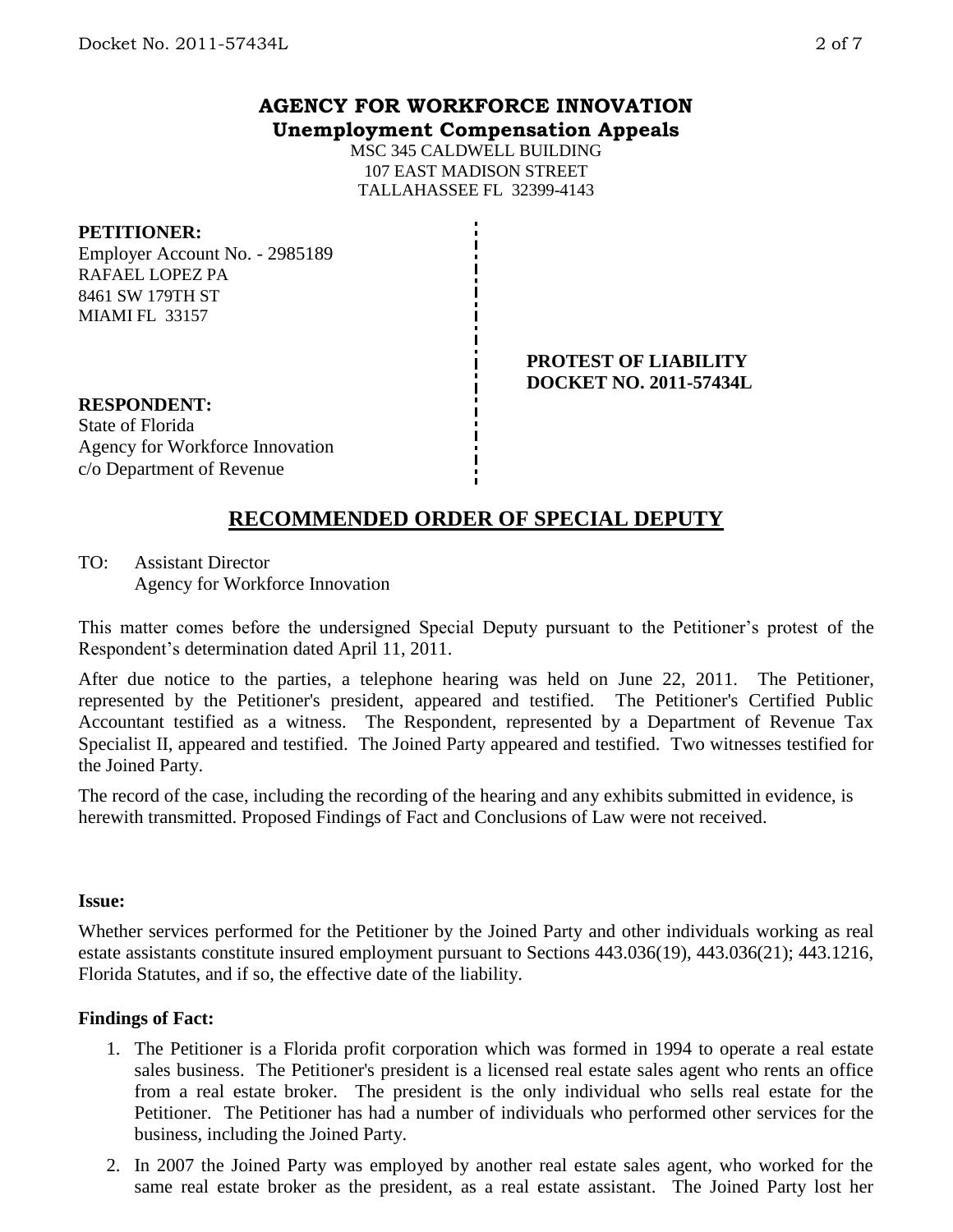employment and the Petitioner's president contacted the Joined Party and told her that the Petitioner needed a real estate assistant to help with office duties. The president told the Joined Party that the hours of work were from 9:30 AM until 5:30 PM, Monday through Friday and that the rate of pay was \$10 per hour. The Joined Party replied that the other real estate sales agent had paid her \$11 per hour and that she was not willing to accept \$10 per hour. The Petitioner agreed to pay the Joined Party \$11 per hour and informed her that she could receive a pay increase after three months if her work was satisfactory. The Joined Party accepted the Petitioner's offer of work. There was no other written or verbal agreement.

- 3. The Petitioner provided the Joined Party with work space in the Petitioner's office, a desk, computer, printer, telephone, fax machine, copy machine, and all other equipment and supplies that were needed to perform the work. The Joined Party was not required to provide anything to perform the work and did not have significant expenses in connection with the work. Occasionally, the Petitioner would instruct the Joined Party to take photographs of property. The Joined Party used her own car to drive to those properties. Sometimes the Joined Party requested to be reimbursed for the gas and the Petitioner reimbursed her for the gas expense.
- 4. Although the Joined Party had previously been employed as a real estate assistant, the Petitioner felt that she did not know anything about how to perform the work. The Petitioner provided initial training concerning how to perform the work. As time went by the Petitioner added additional duties and provided on-going training concerning how to perform the work.
- 5. The Joined Party was required to complete a timesheet for each bi-weekly pay period. The Joined Party was required to list the time she started work each day and the time that she left work each day. The Joined Party was required to deduct any time that she took for a lunch break. The Joined Party usually ate lunch at her desk. On some days the Petitioner allowed the Joined Party to eat lunch in the conference room. The Joined Party had to obtain permission to leave the office for her lunch break. If the Joined Party was absent from work she was required to notify the Petitioner of her absence. The Petitioner informed the Joined Party that the Joined Party was in charge of the Petitioner's office during the president's absences from the office.
- 6. The Petitioner did not withhold any payroll taxes from the Joined Party's pay. Although the Joined Party objected the Petitioner refused to withhold payroll taxes. Over the years the Petitioner increased the Joined Party's pay to \$15 per hour. The Petitioner paid the Joined Party for one week vacation each year and paid her for three holidays each year. The Petitioner paid bonuses to the Joined Party based on the number of properties sold by the Petitioner. At the end of each year the Petitioner reported the Joined Party's earnings on Form 1099-MISC as nonemployee compensation.
- 7. The Petitioner became dissatisfied with the Joined Party's performance and in 2010 began removing some of the Joined Party's assigned duties. The Petitioner reduced the Joined Party's work schedule. During the time that the Joined Party was working reduced hours another real estate sales agent asked the Joined Party if she would do some accounting work for the sales agent. The Joined Party asked the Petitioner for permission to do the accounting work; however, the Petitioner's president told the Joined Party that he had a problem with the Joined Party performing services for anyone else.
- 8. The Joined Party was required to personally perform the work. She was not allowed to hire others to perform the work for her.
- 9. The Joined Party did not have any business license or occupational license and did not have business liability insurance. She did not perform services for others and did not offer to perform services to the general public. The Joined Party performed services only for the Petitioner.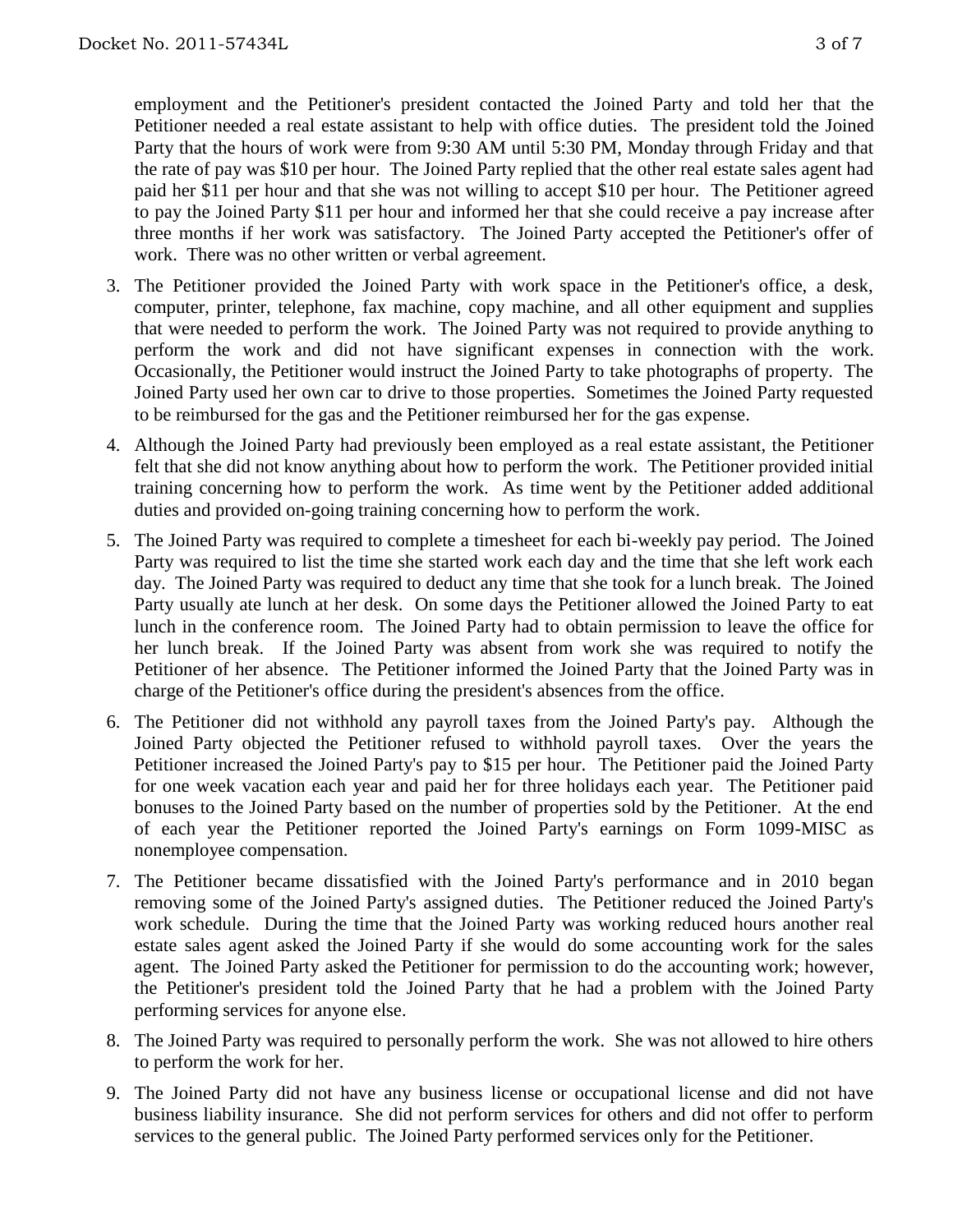- 10. In 2010 the Department of Revenue conducted an investigation concerning another individual who performed services for the Petitioner as an assistant. The Department of Revenue concluded that the services performed by that individual constituted insured employment. Based on that determination, which the Petitioner did not protest, the Petitioner reclassified all of its workers from independent contractor to employee, including the Joined Party in October 2010. The Petitioner did not discuss the reclassification with the Joined Party. The Petitioner just started withholding payroll taxes from the pay.
- 11. Either party had the right to terminate the relationship at any time without incurring liability for breach of contract. On January 24, 2011, the Petitioner terminated the Joined Party.
- 12. The Joined Party filed a claim for unemployment compensation benefits effective January 23, 2011. Her filing on that date established a base period from October 1, 2009, through September 30, 2010. When the Joined Party did not receive credit for her earnings during the base period of the claim a *Request for Reconsideration of Monetary Determination* was filed and an investigation was assigned to the Department of Revenue to determine if the Joined Party performed services as an independent contractor or as an employee.
- 13. On April 11, 2011, the Department of Revenue issued a determination holding that the Joined Party and other individuals performing services for the Petitioner as real estate assistants are the Petitioner's employees retroactive to January 1, 2009. The Petitioner filed a protest by mail postmarked April 20, 2011.

### **Conclusions of Law:**

- 14. The issue in this case, whether services performed for the Petitioner by the Joined Party and other individuals as real estate assistants constitute employment subject to the Florida Unemployment Compensation Law, is governed by Chapter 443, Florida Statutes. Section 443.1216(1)(a)2., Florida Statutes, provides that employment subject to the chapter includes service performed by individuals under the usual common law rules applicable in determining an employer-employee relationship.
- 15. The Supreme Court of the United States held that the term "usual common law rules" is to be used in a generic sense to mean the "standards developed by the courts through the years of adjudication." United States v. W.M. Webb, Inc., 397 U.S. 179 (1970).
- 16. The Supreme Court of Florida adopted and approved the tests in 1 Restatement of Law, Agency 2d Section 220 (1958), for use to determine if an employment relationship exists. See Cantor v. Cochran, 184 So.2d 173 (Fla. 1966); Miami Herald Publishing Co. v. Kendall, 88 So.2d 276 (Fla. 1956); Magarian v. Southern Fruit Distributors, 1 So.2d 858 (Fla. 1941); see also Kane Furniture Corp. v. R. Miranda, 506 So.2d 1061 (Fla. 2d DCA 1987).
- 17. Restatement of Law is a publication, prepared under the auspices of the American Law Institute, which explains the meaning of the law with regard to various court rulings. The Restatement sets forth a nonexclusive list of factors that are to be considered when judging whether a relationship is an employment relationship or an independent contractor relationship.
- 18. 1 Restatement of Law, Agency 2d Section 220 (1958) provides:
	- (1) A servant is a person employed to perform services for another and who, in the performance of the services, is subject to the other's control or right of control.
	- (2) The following matters of fact, among others, are to be considered:
		- (a) the extent of control which, by the agreement, the business may exercise over the details of the work;
		- (b) whether or not the one employed is engaged in a distinct occupation or business;
		- (c) the kind of occupation, with reference to whether, in the locality, the work is usually done under the direction of the employer or by a specialist without supervision;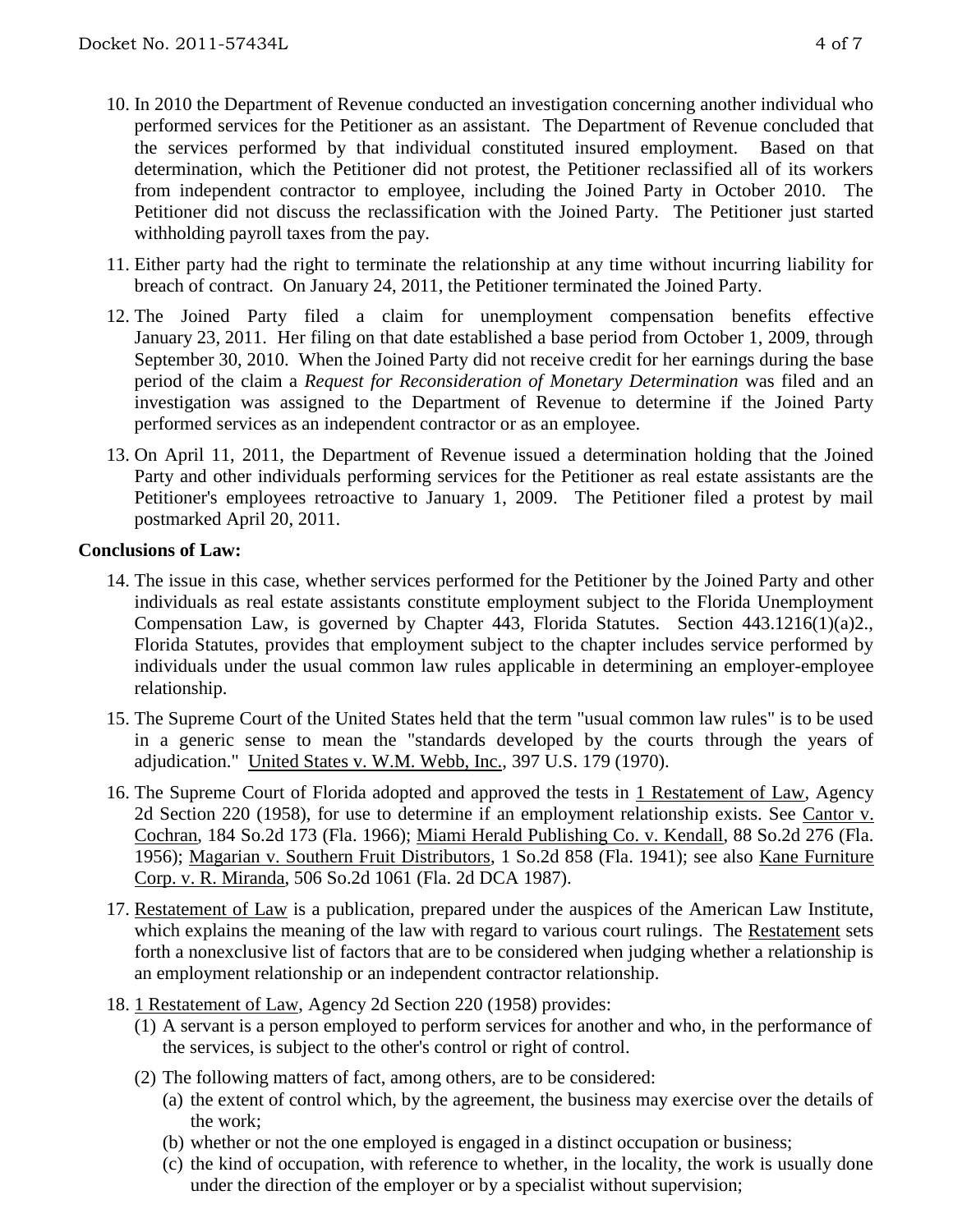- (d) the skill required in the particular occupation;
- (e) whether the employer or the worker supplies the instrumentalities, tools, and the place of work for the person doing the work;
- (f) the length of time for which the person is employed;
- $(g)$  the method of payment, whether by the time or by the job;
- (h) whether or not the work is a part of the regular business of the employer;
- (i) whether or not the parties believe they are creating the relation of master and servant;
- (j) whether the principal is or is not in business.
- 19. Comments in the Restatement explain that the word "servant" does not exclusively connote manual labor, and the word "employee" has largely replaced "servant" in statutes dealing with various aspects of the working relationship between two parties.
- 20. In Department of Health and Rehabilitative Services v. Department of Labor & Employment Security, 472 So.2d 1284 (Fla. 1<sup>st</sup> DCA 1985) the court confirmed that the factors listed in the Restatement are the proper factors to be considered in determining whether an employer-employee relationship exists. However, in citing La Grande v. B&L Services, Inc., 432 So.2d 1364, 1366 (Fla.  $1<sup>st</sup>$  DCA 1983), the court acknowledged that the question of whether a person is properly classified an employee or an independent contractor often cannot be answered by reference to "hard and fast" rules, but rather must be addressed on a case-by-case basis.
- 21. The only initial agreement between the parties was a verbal agreement that the Joined Party would perform assigned duties as an assistant to the Petitioner's president at the Petitioner's office from 9:30 AM until 5:30 PM Monday through Friday, and that the Petitioner would pay the Joined Party \$11 per hour. There was no agreement concerning whether the Joined Party would perform services as an employee or as an independent contractor. In Keith v. News & Sun Sentinel Co., 667 So.2d 167 (Fla. 1995) the Court held that in determining the status of a working relationship, the agreement between the parties should be examined if there is one. In providing guidance on how to proceed absent an express agreement the Court stated "In the event that there is no express agreement and the intent of the parties cannot be otherwise determined, courts must resort to a fact specific analysis under the Restatement based on the actual practice of the parties."
- 22. The Petitioner is a real estate sales business. The Joined Party performed services as an assistant to the Petitioner's president. The Joined Party's services were not separate and distinct from the Petitioner's business but were an integral and necessary part of the business. The Petitioner provided the place of work and everything that was needed to complete the work. The Joined Party did not have any investment in a business and did not have significant expenses in connection with the work. The Petitioner did not allow the Joined Party to perform services for others and did not allow the Joined Party to hire others to perform the work for her.
- 23. Although some skill and special knowledge may be necessary to perform work as a real estate assistant it was not shown that significant skill or knowledge was required. The Petitioner testified that the Petitioner had to train the Joined Party how to do everything because the Joined Party did not know how to perform the work. The Joined Party's skill and knowledge was obtained from the training provided by the Petitioner. Training is a method of control since it specifies how the work must be performed. The greater the skill or special knowledge required to perform the work, the more likely the relationship will be found to be one of independent contractor. Florida Gulf Coast Symphony v. Florida Department of Labor & Employment Sec., 386 So.2d 259 (Fla. 2d DCA 1980)
- 24. The Petitioner determined both the method and the rate of pay. The Joined Party was paid by time worked rather than based on production or by the Job. Generally, payment by time worked indicates employment. The Petitioner also provided certain fringe benefits normally associated with employment including paid vacation, paid holidays, and bonuses. In addition to the factors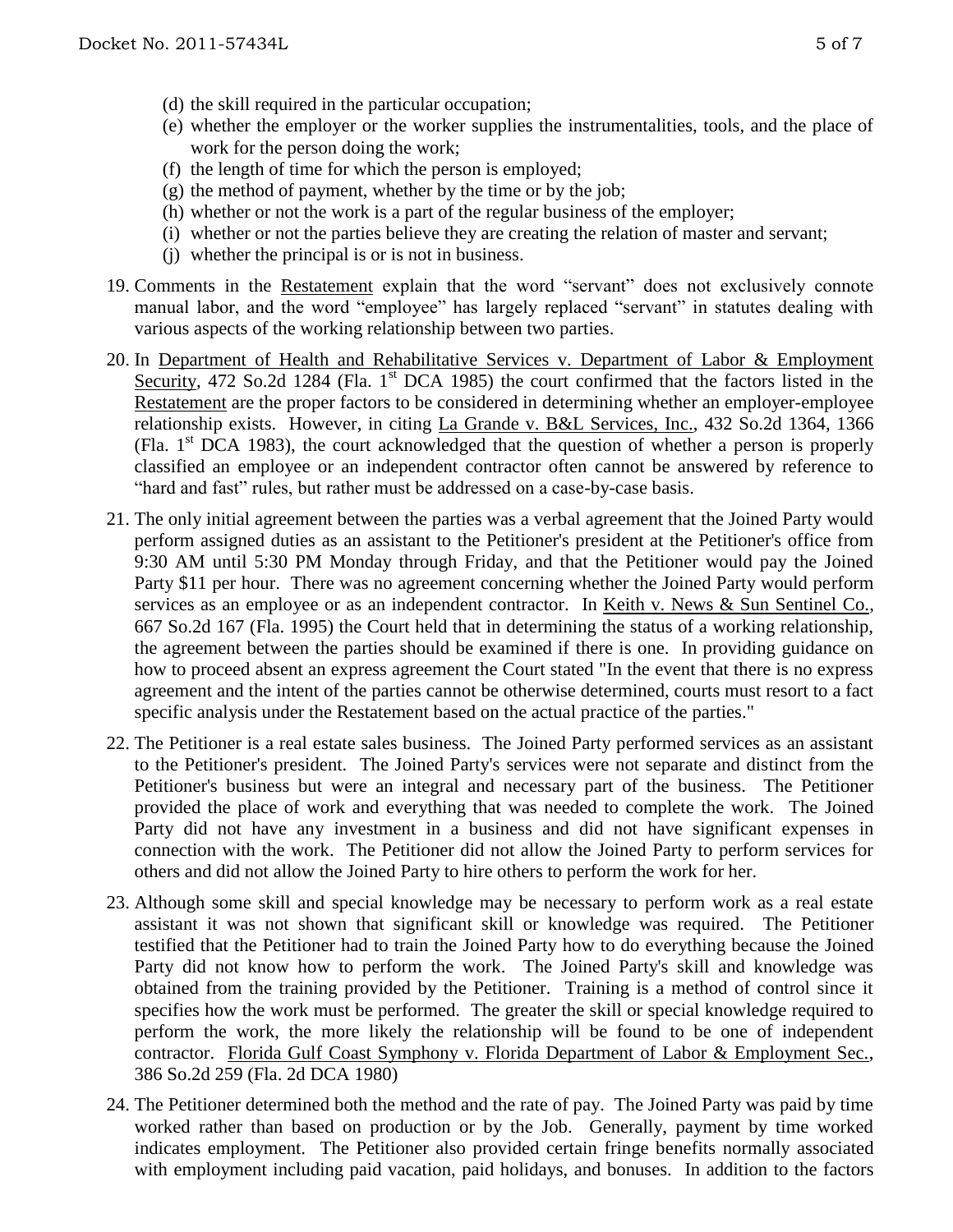enumerated in the Restatement of Law, *the* provision of employee benefits has been recognized as a factor militating in favor of a conclusion that an employee relationship exists. Harper ex rel. Daley v. Toler, 884 So.2d 1124 (Fla. 2nd DCA 2004).

- 25. The Joined Party performed services for the Petitioner from November 2007 until January 2011, a period in excess of three years. Either party could terminate the relationship at any time without incurring liability for breach of contract. These facts reveal the existence of an at-will relationship of relative permanence. In Cantor v. Cochran, 184 So.2d 173 (Fla. 1966), the court in quoting 1 Larson, Workmens' Compensation Law, Section 44.35 stated: "The power to fire is the power to control. The absolute right to terminate the relationship without liability is not consistent with the concept of independent contractor, under which the contractor should have the legal right to complete the project contracted for and to treat any attempt to prevent completion as a breach of contract<sup>"</sup>
- 26. The evidence adduced in this case reveals that the Petitioner controlled what work was performed, when it was performed, where it was performed, and how it was performed. The Petitioner controlled the financial aspects of the relationship because the Petitioner controlled the rate of pay and the hours of work. In Adams v. Department of Labor and Employment Security, 458 So.2d 1161 (Fla. 1st DCA 1984), the Court held that if the person serving is merely subject to the control of the person being served as to the results to be obtained, he is an independent contractor. If the person serving is subject to the control of the person being served as to the means to be used, he is not an independent contractor. It is the right of control, not actual control or interference with the work which is significant in distinguishing between an independent contractor and a servant. The Court also determined that the Department had authority to make a determination applicable not only to the worker whose unemployment benefit application initiated the investigation, but to all similarly situated workers.
- 27. It is concluded that the services performed for the Petitioner by the Joined Party and other individuals as real estate assistants constitute insured employment. The determination issued by the Department of Revenue is retroactive to January 1, 2009; however, the evidence reveals that the Joined Party performed services for the Petitioner as a real estate assistant as early as November 2007.
- 28. Section 443.1215, Florida States, provides:
	- (1) Each of the following employing units is an employer subject to this chapter:
		- (a) An employing unit that:
			- 1. In a calendar quarter during the current or preceding calendar year paid wages of at least \$1,500 for service in employment; or
			- 2. For any portion of a day in each of 20 different calendar weeks, regardless of whether the weeks were consecutive, during the current or the preceding calendar year, employed at least one individual in employment, irrespective of whether the same individual was in employment during each day.
- 29. Section 443.1216(1)(a)1., Florida Statutes, provides that the employment subject to the Unemployment Compensation Law includes a service performed by an officer of a corporation.
- 30. Section 443.036(20)(c), Florida Statutes provides that a person who is an officer of a corporation, or a member of a limited liability company classified as a corporation for federal income tax purposes, and who performs services for the corporation or limited liability company in this state, regardless of whether those services are continuous, is deemed an employee of the corporation or the limited liability company during all of each week of his or her tenure of office, regardless of whether he or she is compensated for those services. Services are presumed to be rendered for the corporation in cases in which the officer is compensated by means other than dividends upon shares of stock of the corporation owned by him or her.